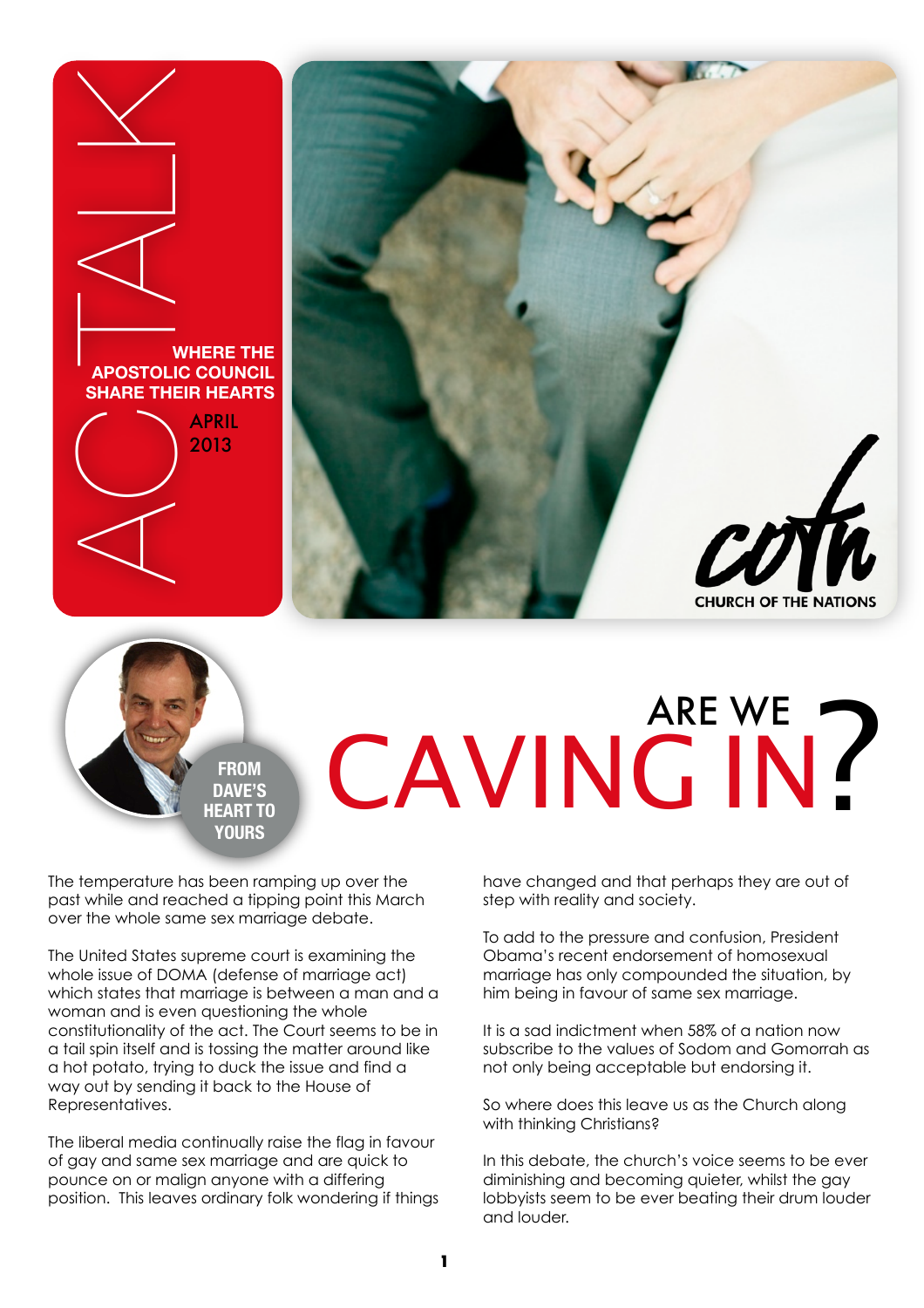Is it because the church is complacent, afraid or just simply overwhelmed as how to tackle the vast onslaught of its values being adjudicated by a secular unregenerate society?

Or is it just that we are caving in?

Recently the US football model 'poster child', Tim Tebow, was confronted to make this choice. Tebow is one of the most decent and personable sports personalities to come along in recent years. Not only is he an unashamed witness, placing a scripture under his eyes

each time he runs on the field, he is also an unapologetic follower of Christ, even in stringent cynical media interviews on channels like CNN.

Tim was invited and scheduled to be the guest at a large Dallas, Texas church which has made a strong stand and been very out spoken in favour of biblical marriage. When the liberal media and pro same sex marriage gang got involved, Tebow's agents backed down and cancelled his scheduled commitment. Sadly, he gave in!

Already, prominent Christians are being sidelined and maligned for taking a biblical stand. Louie Giglio was pressured to 'stand down' from taking part in the second Obama inauguration when it was discovered he had preached a message almost 20 years ago that affirmed the sinfulness of homosexuality and stressed that the "only way out of a homosexual lifestyle… is through the healing power of Jesus."

Many preachers, when in the pulpit these days, pause and think twice before addressing these issues, a thing they would not even have hesitated to confront twenty yeas ago.

Whatever your view of the Roman Catholic Church, the world was recently fascinated at all the conjecture surrounding the election of a new Pope. In an interview one of the Cardinals was asked if one of the more 'reformist thinking' candidates would revise the church's position on the subject in question. He responded by stating that 'there is

 "Our role as the church is to be unwavering in applying God's word as emphatic."

nothing that the new pope would actually be able to do in altering the church's position on this, as it is God's word'.

Well put, I thought.

God's word is clear and is 'from everlasting to everlasting'. Nothing has changed from the time God first ordained marriage and declared that 'For this reason a man shall leave his father and his mother and be joined to his wife; and they shall become one flesh'. (Gen 2:24). Nothing has

changed in God's view since Sodom and Gomorrah, a theme which runs through His word and is strongly upheld in the New Testament.

Our role as the church is to be unwavering in applying God's word as emphatic. We need to make a clear stand in the defense of family values where already 80% of all households are not the original nuclear families they started out as.

We need to approach this with love and humility, never forgetting that we are all God's children. At the same time we need to be resolute in sounding a 'clear trumpet' call and not cave in to the voices of the day which would seek to undermine the very foundations on which our faith stands.

*'Be strong, and let us show ourselves courageous for the sake of our people and for the cities of our God; and may the Lord do what is good in His sight'! 1 Chr 19: 13.*

 $\bigcup_{a \vee b}$ 



DAVID & CAROL CAPE



A **FAMILY** OF APOSTOLIC CLUSTERS ADVANCING THE **KINGDOM** OF GOD